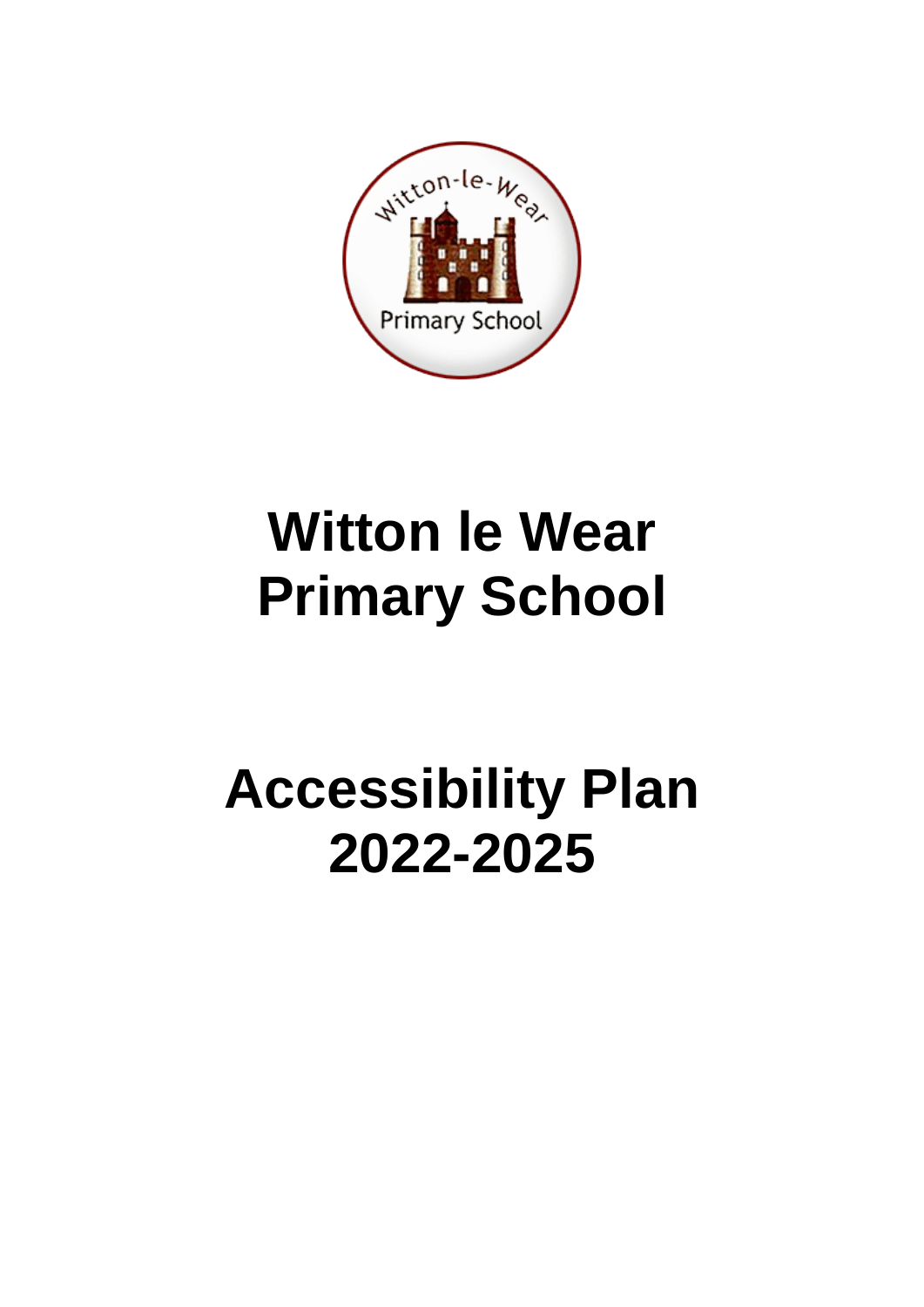# **Witton le Wear Primary School Accessibility Plan – 2022 to 2025**

- **1. Vision Statement**
- **2. Aims and Objectives**
- **3. Current good practice**
	- Curriculum
	- Physical Environment
	- Information
- **4. Access Audit**
- **5. Management, coordination and implementation**
- **6. Action Plan**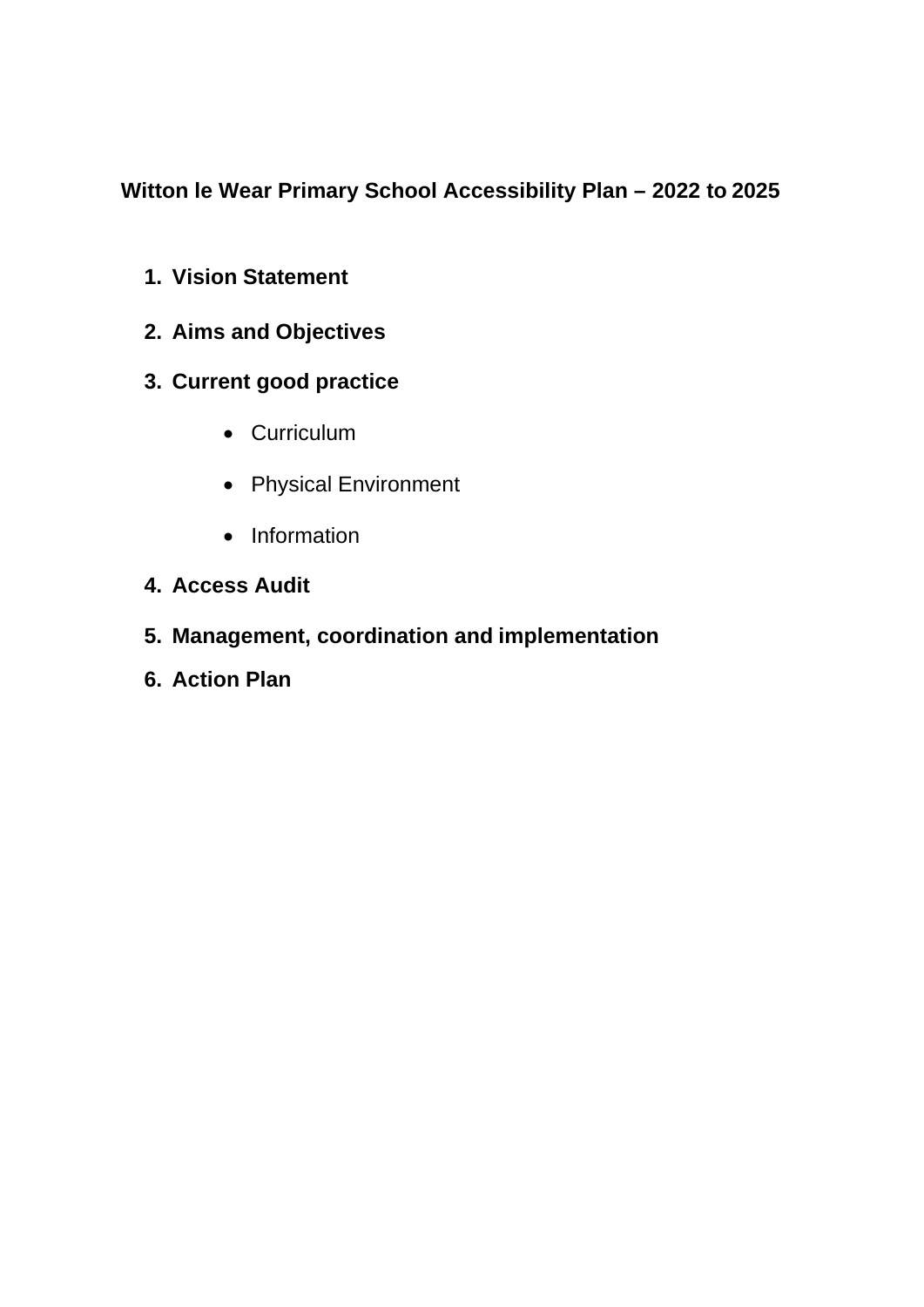## **1. Vision Statement:**

We aim to make everyone at Witton-le-Wear Primary School feel that they are part of one big family where each individual can believe in themselves and reach for the stars.

At our school we aim to create a safe, secure, happy, stimulating, well disciplined and purposeful environment where children enjoy their learning and are motivated, which enables them to become independent, confident and enquiring learners.

We value each child and encourage them to respect and value themselves and others in the community, forming positive attitudes and developing a sense of right and wrong, good behaviour, consideration for others and care of the environment.

We aim to build upon the experiences of children at home and in pre-school education, helping children to acquire knowledge, skills and concepts relevant to their life now and in the future.

We strive to provide children with opportunities for a rich variety of learning experiences, enabling children to develop the powers of imagination, creativity and self-expression.

We believe that all of our children should have the right to experience a broad, interesting and creative curriculum which draws links with the area in which they live, whilst developing all children's skills and interests, whatever they may be!

Under the Equality Act 2010 schools should have an Accessibility Plan. The EqualityAct 2010 replaced all existing equality legislation, including the Disability Discrimination Act. The effect of the law is the same as in the past, meaning that "schools cannot unlawfully discriminate against pupils because of sex, race, disability, religion or belief and sexual orientation". According to the Equality Act 2010 a person has a disability if:

- (a) He or she has a physical or mental impairment, and
- (b) The impairment has a substantial and long-term adverse effect on his or her ability to carry out normal day-to-day activities.

The Accessibility Plan is listed as a statutory document of the Department for Education's guidance on statutory policies for schools. The Plan must be reviewed every three years and approved by the Governing Body. The review process can be delegated to a committee of the Governing Body, an individual or the Head. The current Plan will be appended to this document .

1) The Witton le Wear. Primary School Accessibility Plan has been developed and drawn up based upon information supplied by the Local Authority, and consultations with pupils, parents, staff and governors of the school. Other, outside agencies and specialists have also been consulted. The document will be used to advise other school planningdocuments and policies and will be reported upon annually in respect of progress and outcomes.The intention is to provide a projected plan for a three year period ahead of the next review date.

2) The Accessibility Plan is structured to complement and support the school's Equality Objectives, and will similarly be published on the school website. We understand that the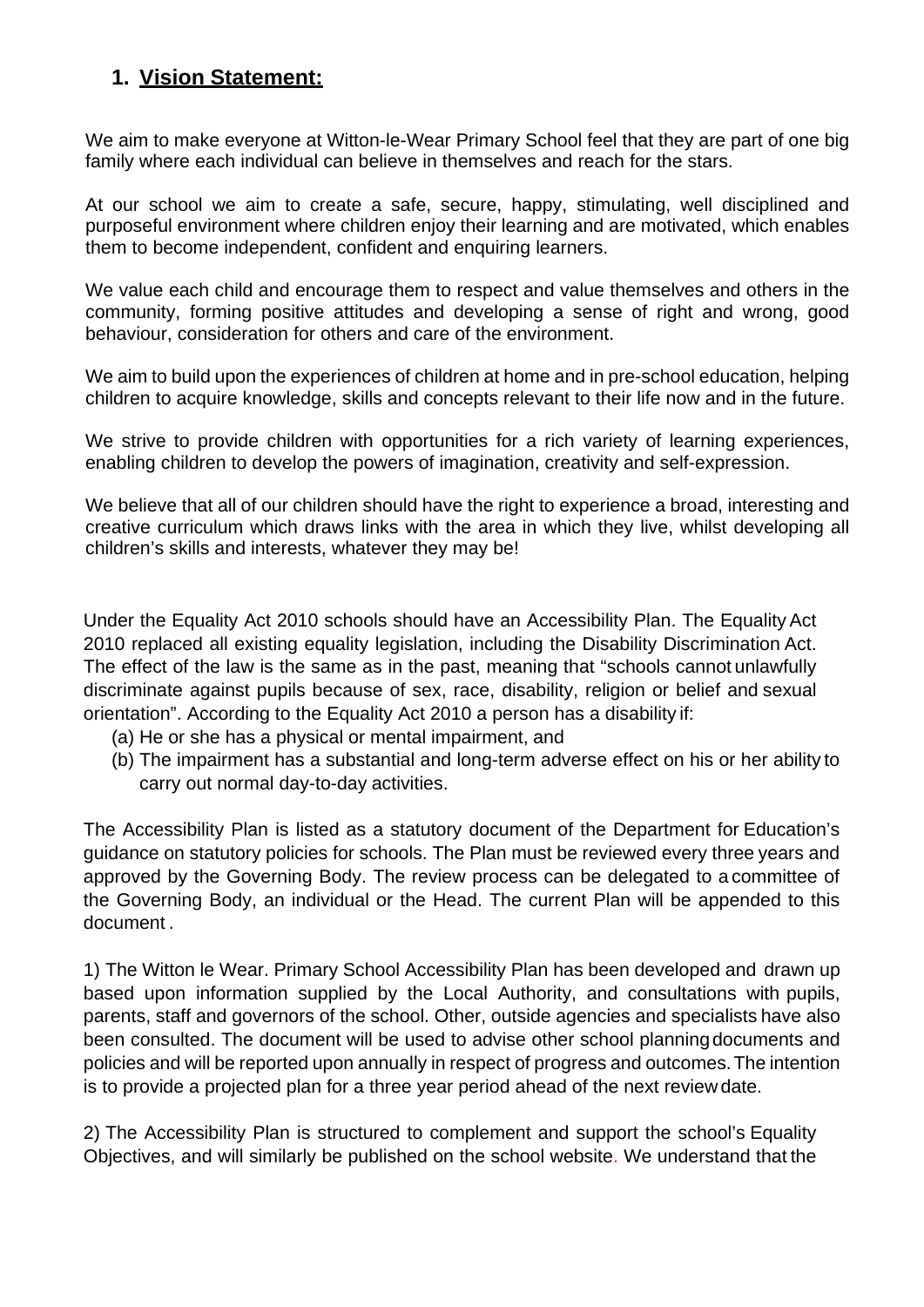Local Authority will monitor the school's activity under the Equality Act 2010 (and in particular Schedule 10 regarding Accessibility) and will advise upon the compliance with that duty.

3) Witton le Wear.Primary School is committed to providing an environment that enables full curriculum access that values and includes all pupils, staff, parents and visitors regardless of their education, physical, sensory, social, spiritual, emotional and cultural needs. We are committed to taking positive action in the spirit of the Equality Act 2010 with regard to disability and to developing a culture of inclusion, support and awareness within the school.

4) The Witton le Wear. Primary School Accessibility Plan shows how access is to be improved for disabled pupils, staff and visitors to the school within a given timeframe and anticipating the need to make reasonable adjustments to accommodate their needs where practicable. The Accessibility Plan contains relevant and timely actions to:-

- Increase the extent to which pupils with a disability can participate in the curriculum
- Improve and maintain access to the physical environment of the school to enable pupils with a disability to take better advantage of education, benefits, facilities and services provided or offered
- Improve the availability of readily accessible information to pupils with a disability; the information should be made available in various preferred formats within a reasonable timeframe

5) The Witton le Wear. Primary School Accessibility Plan relates to the key aspects of physical environment, curriculum and written information.

6) Whole school training will recognize the need to continue raising awareness for staff and governors on equality issues with reference to the Equality Act 2010.

7) This Accessibility Plan should be read in conjunction with the following school policies, strategies and documents:

- Asset Management Plan
- Behaviour Management Policy
- Curriculum Intent Statement
- Equality Policy Statement and Objectives
- Health & Safety Policy
- School Improvement Plan
- Special Educational Needs Policy

8) The Accessibility Plan for physical accessibility relates to the Access Audit of the School, which remains the responsibility of the governing body. It may not be feasible to undertake all of the works during the life of this accessibility plan and therefore some items will roll forward into subsequent plans. An accessibility audit will be completed by the school prior to the end of each period covering this plan in order to inform the development of a new Accessibility Plan for the ongoing period.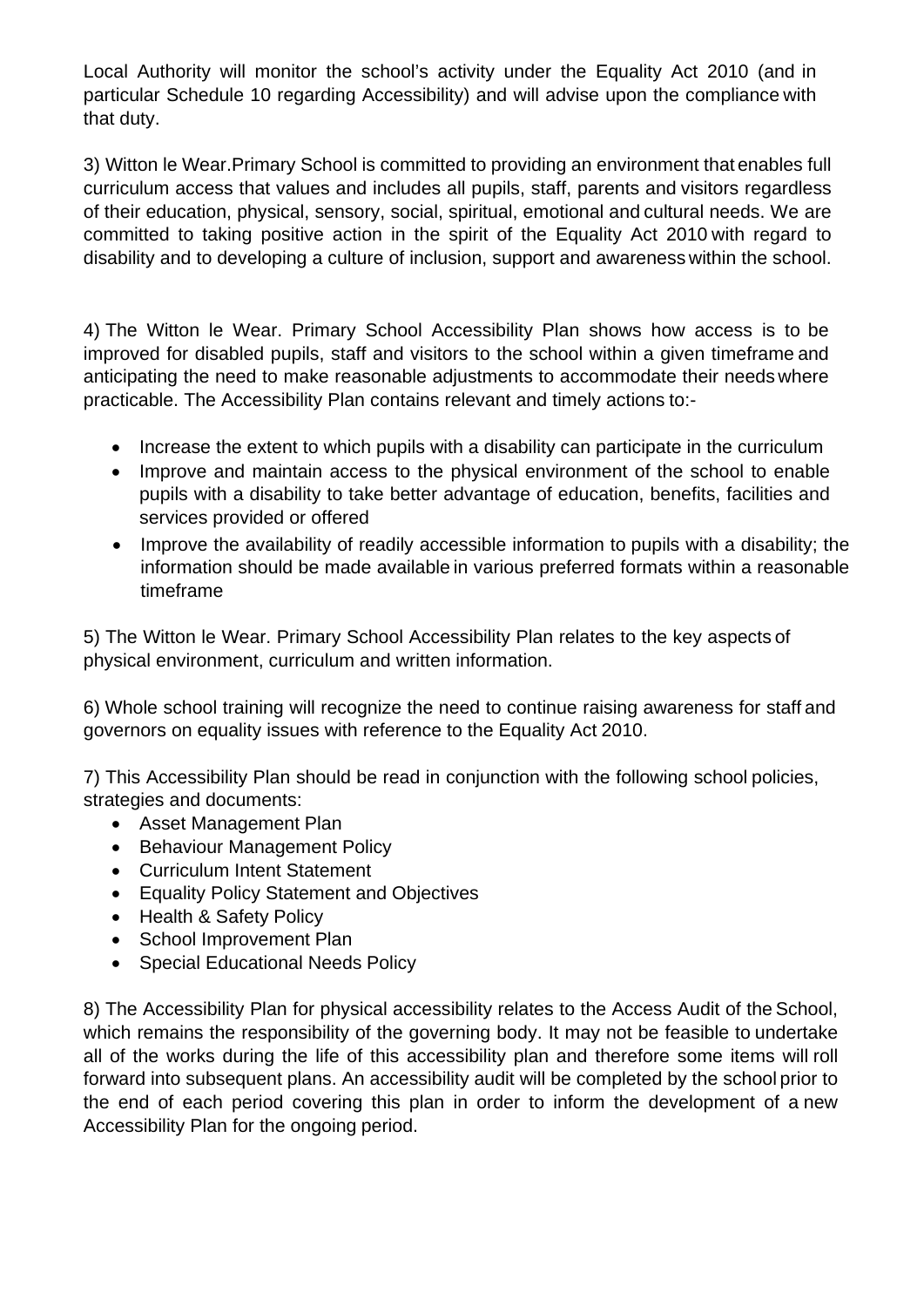9) The Accessibility Plan will be published on the school website.

10) The Accessibility Plan will be monitored through the Governor Finance and Premises **Committee** 

11) The school will work in partnership with the Local Authority in developing and implementing this Accessibility Plan.

12) The Accessibility Plan may be monitored by Ofsted during inspection processes in relation to Schedule 10 of the Equality Act 2010.

## **2. Aims and Objectives**

Our Aims are:

- Increase the extent to which pupils with a disability can participate in the curriculum
- Improve and maintain access to the physical environment
- Improve the availability of readily accessible information to pupils with a disability

## **3. Current good practice**

**Aim:** Increase the extent to which pupils with a disability can participate in the curriculum

We aim to remove any barriers which may prevent pupils with a disability from accessing the curriculum as fully as their peers.

Current good practice:

- We use tailored resources e.g. pencil grips, visual timetables, wobble stools, motor-skills programs and a number of therapy programs to support identified pupils
- We differentiate the curriculum to meet the needs of all pupils
- Staff are trained to help meet a range of specific needs e.g. ASD, speech and language
- Identified pupils have individual outcomes which challenge and meet their needs
- Staff adapt and modify their teaching to meet the needs of all pupils
- Staff regularly communicate with parents to discuss needs and provision
- Curriculum progress is tracked for all pupils, including those with a disability
- All children are given equal access to a wide range of curriculum activities which are planned to meet a range of needs e.g. visits, visitors, themed days/weeks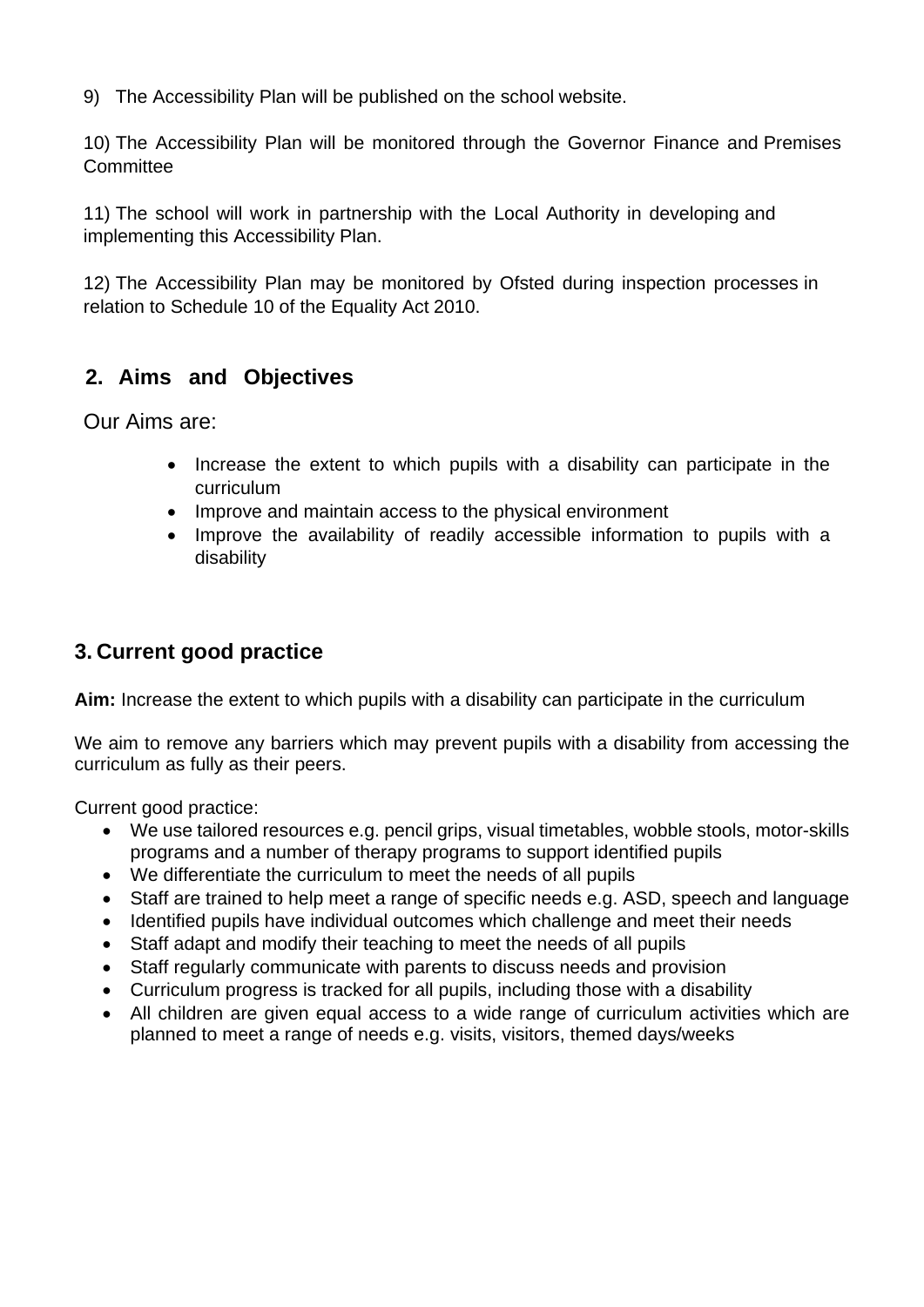**Aim:** Improve and maintain access to the physical environment

We aim to meet the needs of pupils with a disability with regards to accessing the school environment as much as possible.

Current good practice:

- We seek advice from professionals when needed to support us in adapting the physical environment
- We have made adaptions to meet the needs of pupils including: Ramps

**Aim:** Improve the availability of readily accessible information to pupils with a disability

We aim to use a range of communication methods to make information accessible to all pupils.

Current good practice:

- Visual timetables
- Internal signage
- Curriuclum worship addresses different needs and promotes acceptance
- Large print resources
- Pictorial or symbolic representations
- We have an open door policy so staff are available to talk to parents promptly when necessary.

#### **4. Access Audit**

The school is a one- storey building and has several access points from outside. The hall is on the ground floor and is accessible to all but is separate from the main building. The accessibility is limited to the playground due to the steps.

All entrances/ exits to the school are either flat or ramped and where possible have wide doors fitted. The main entrance features is fully accessible to wheelchair users. There is an accessible toilet facility available. This is fitted with a changing bench, handrail and an emergency pull cord.

#### **5. Management, coordination and implementation**

- We will consult with experts when new situations regarding pupils with disabilities are experienced.
- The Governors and Senior Leadership Team will work closely with the Local Authority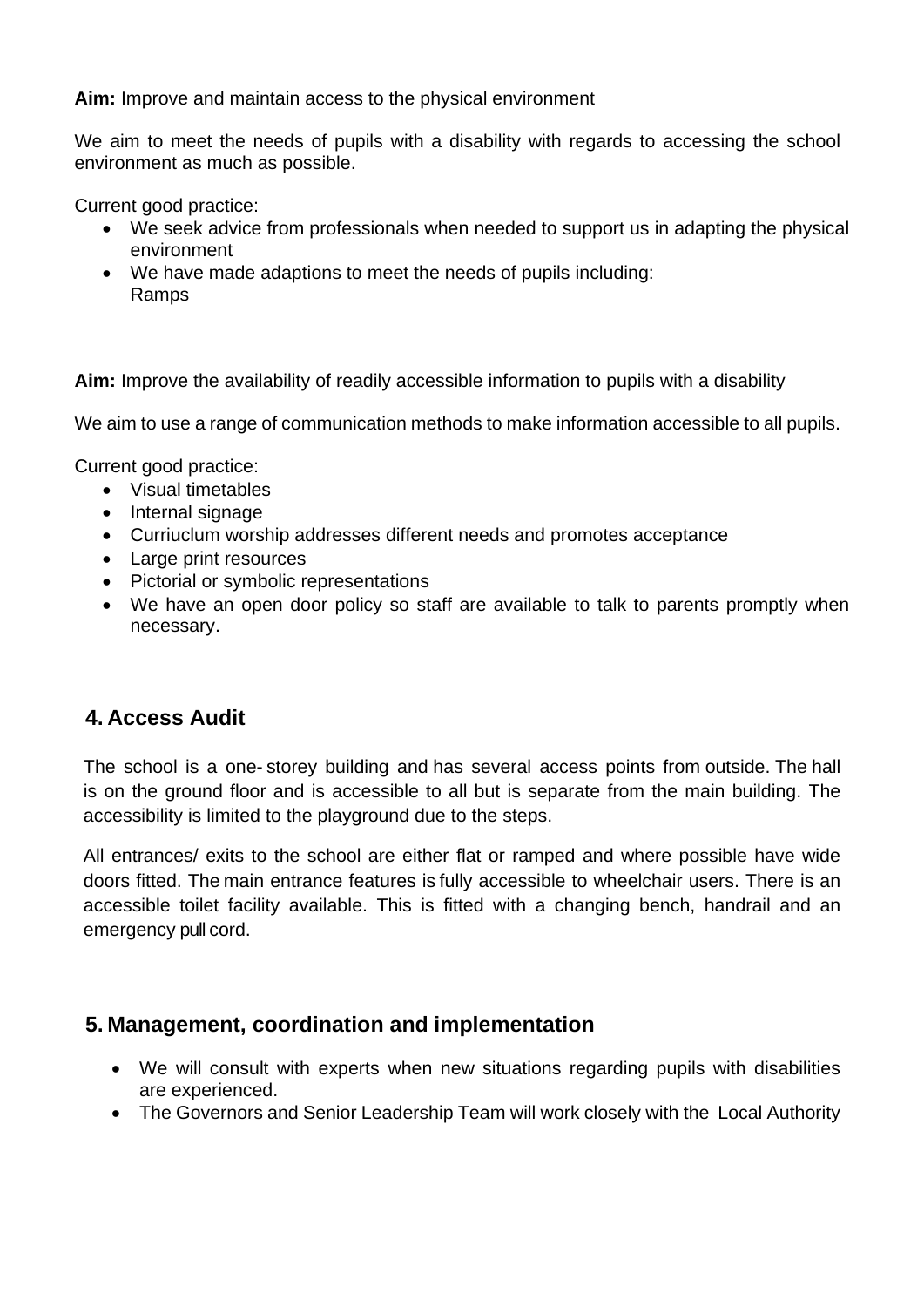# **6. Action Plan**

## **Aim 1:**

#### **To Increase the extent to which pupils with a disability can participate in the curriculum**

Our key objective is to reduce and eliminate barriers to access to the curriculum and to ensure full participation in theschool community for pupils, and prospective pupils, with a disability.

| <b>Targets</b>                                                                                                                               | <b>Actions</b>                                                                                                                                                                                                                                                     | <b>Timescale</b>                 | <b>Responsibilities</b>         | <b>Success Criteria</b>                                                                                 |
|----------------------------------------------------------------------------------------------------------------------------------------------|--------------------------------------------------------------------------------------------------------------------------------------------------------------------------------------------------------------------------------------------------------------------|----------------------------------|---------------------------------|---------------------------------------------------------------------------------------------------------|
| To ensure all staff have<br>a thorough<br>understanding of the<br>needs of their pupils.                                                     | SENCO to liaise with staff at key transition points<br>to ensure they have understanding of needs of<br>pupils.<br>Staff to liaise closely with the next teacher at the<br>end of academic year.<br>SENCO to arrange CPD when appropriate for<br>teachers and TAs. | Annually<br>June/July<br>Ongoing | <b>SENCO</b><br><b>Teachers</b> | Staff are<br>knowledgeable<br>and able to plan<br>effectively to meet<br>the needs of their<br>children |
| To review the<br>curriculum regularly to<br>ensure it meets the<br>needs of all                                                              | Regular staff review meetings/curriculum audits<br>followed by amendments to curriculum as needed                                                                                                                                                                  | Ongoing -<br>Termly              | HT/DHT<br>All subject leaders   | Curriculum meets<br>the needs of all<br>pupils                                                          |
| To set appropriate<br>outcomes and<br>carefully review<br>progress of all pupils<br>including those with<br>additional needs, SEN<br>pupils. | SENCO regularly meets with class teachers and<br>supports with setting outcomes on SEN Support<br>Plans<br>Staff to talk to and take account of views of children in<br>setting outcomes (where appropriate)<br>Data analysis<br>Regular liaison with parents      | Termly                           | <b>SENCO</b><br><b>Teachers</b> | Progress made<br>towards achieving<br><b>SEN Support Plan</b><br>targets                                |
| To provide<br>differentiated<br>resources to allow all<br>pupils to access the<br>curriculum                                                 | SENCO to regularly liaise with staff and outside<br>agencies to purchase relevant resources<br>Regular audit of resources<br>Monitoring of resources to ensure appropriate<br>use                                                                                  | Ongoing                          | SENCO and<br>staff              | All pupils can access<br>curriculum with<br>support of<br>appropriate<br>resources                      |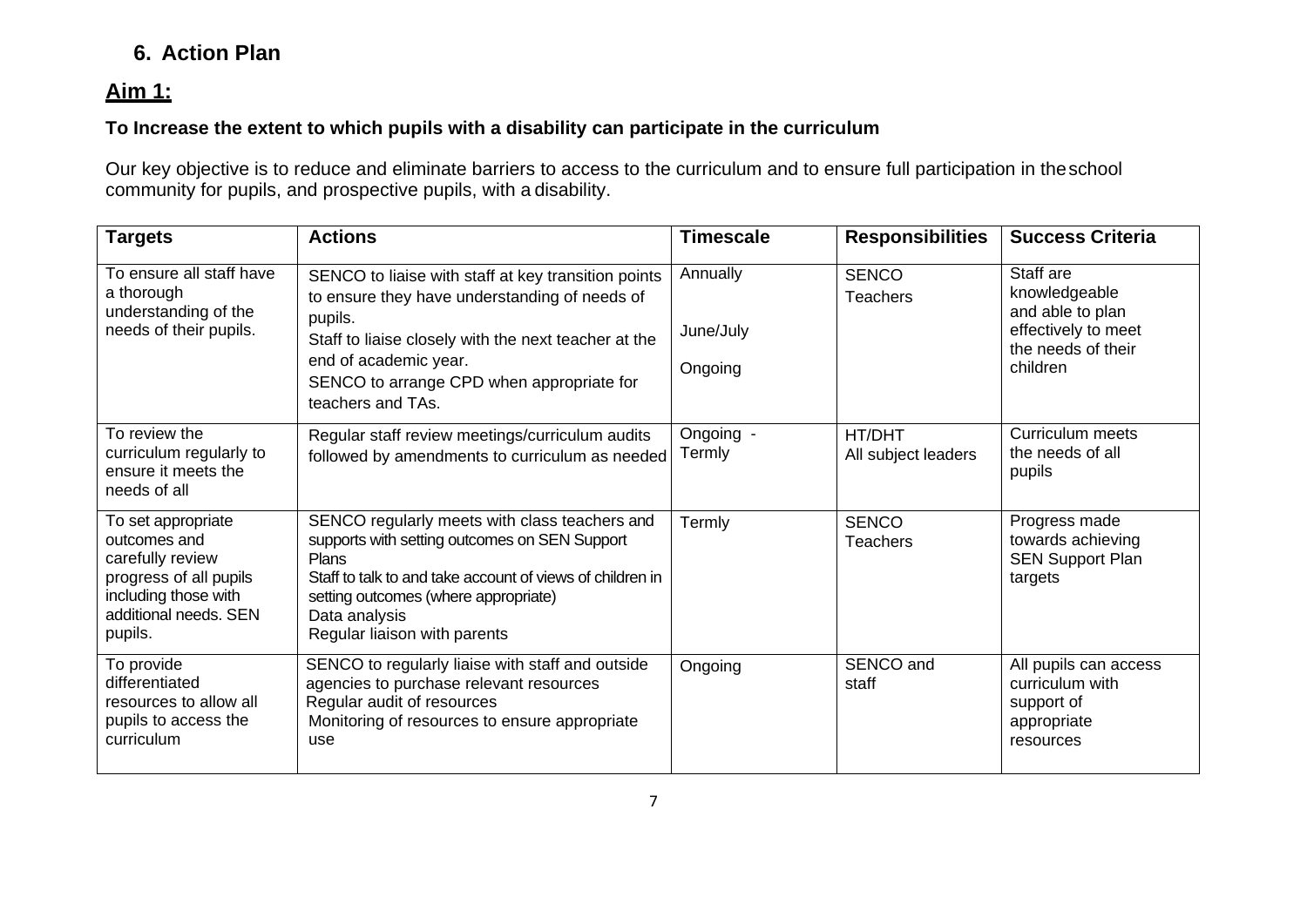# **Aim 2:**

# **To improve and maintain access to the physical environment**

| <b>Targets</b>                                                                                                             | <b>Strategies</b>                                                                                                                                                                                                                                                                                                                                                                                                         | <b>Timescale</b> | <b>Responsibilities</b>     | <b>Success Criteria</b>                                        |
|----------------------------------------------------------------------------------------------------------------------------|---------------------------------------------------------------------------------------------------------------------------------------------------------------------------------------------------------------------------------------------------------------------------------------------------------------------------------------------------------------------------------------------------------------------------|------------------|-----------------------------|----------------------------------------------------------------|
| Improve physical<br>environment of school<br>environment                                                                   | The school will take account the needs of<br>pupils, staff and visitors with physical<br>difficulties and sensory impairments when<br>planning and undertaking future<br>improvements and refurbishments of the<br>site and premises, such as improved<br>access, lighting, and colour schemes, and<br>more accessible facilities and fittings.                                                                           | Ongoing          | HT/DHT                      | All needs are met<br>where possible.                           |
| Ensuring all with a<br>disability are able to be<br>involved.                                                              | Create access plans for individual children<br>with disabilities as part of SEN Support<br>Plan process<br>Undertake confidential survey of staff and<br>governors to ascertain access needs and<br>make sure they are met in the school and<br>meetings etc.<br>Include questions in the confidential pupil<br>information questionnaire about<br>parents/carers' access needs and ensure<br>they are met in all events. | Ongoing          | All staff                   | All needs are met<br>where possible.                           |
| To ensure that the<br>medical needs of all<br>pupils are met fully within<br>the capability of the<br>school.              | To conduct parent interviews, liaise with<br>external agencies, identifying training<br>needs and establish individual protocols<br>where needed.                                                                                                                                                                                                                                                                         | Ongoing          | HT<br><b>Office Manager</b> | Medical needs of pupils<br>are effectively met.                |
| Continue to develop the<br>school building<br>(configuration) including<br>the playground and other<br>outdoor facilities. | Look for further funding opportunities                                                                                                                                                                                                                                                                                                                                                                                    | Ongoing          | HT<br>Finance<br>Manager    | Outdoor facilities are<br>appropriate and accessible<br>to all |